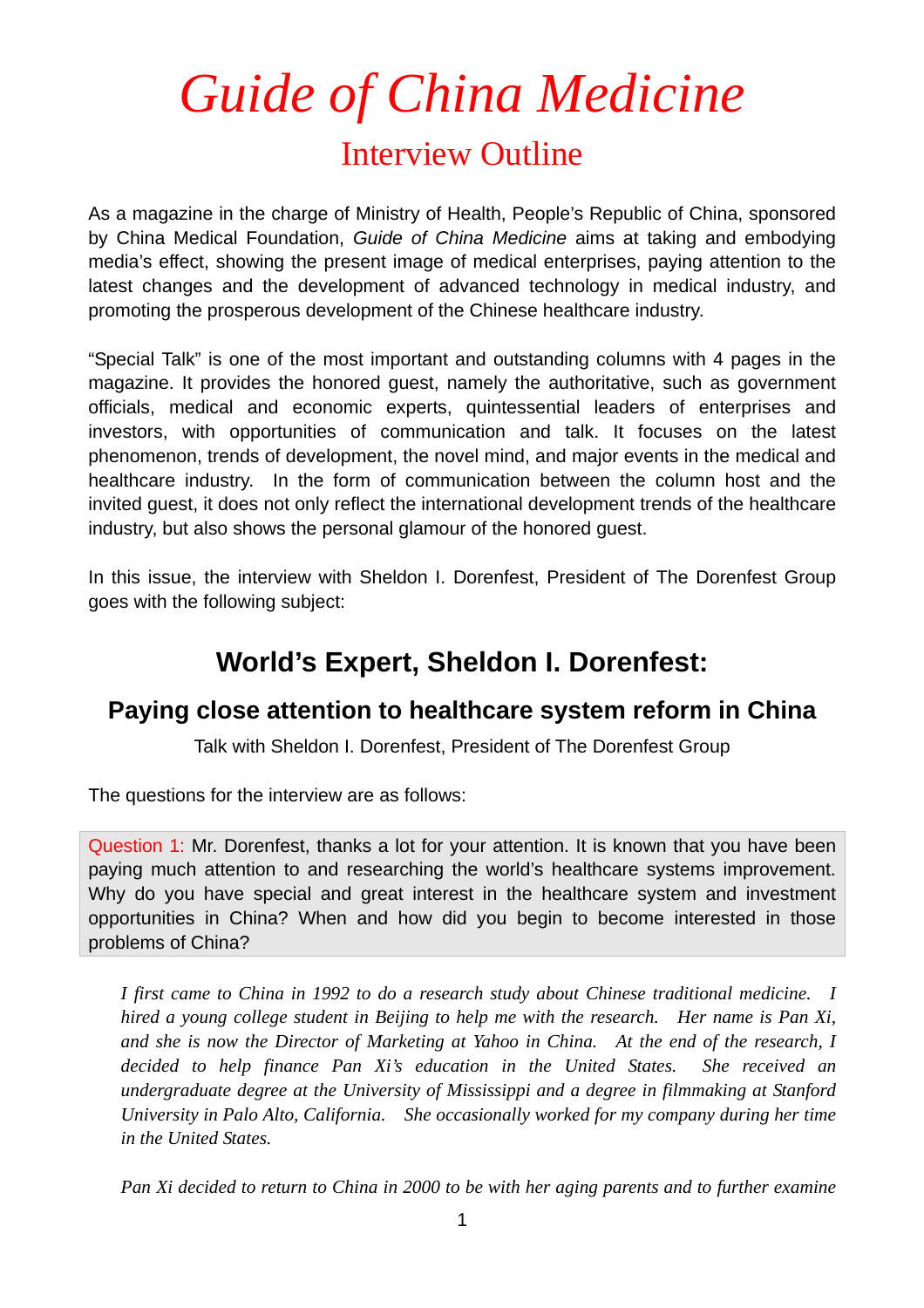*a relationship she had with a high school sweetheart who had become a famous singer in China. His name is Lao Lang. In 2004, Lao Lang and Pan Xi decided to get married and invited me to the wedding. When I came to the wedding, I decided to see the same cities I visited in 1992 and observed the remarkable change in China firsthand. It was extremely exciting to me to see how much improvement China had made in its economy.* 

*But when I visited hospitals in China, I observed many management and work process issues and problems, along with many opportunities for improving them. I felt the skills I had developed through 30 years of experience in helping hospitals in the United States to improve their operations could be applied to China and could be used to help the Chinese government accomplish its healthcare reform objectives. The combination of a very exciting economy that was going to continue to grow rapidly, the wonderful and loving Chinese people, the desire of the Chinese government to improve its healthcare system, and my unique blend of skills, that could be applied to help accomplish the opportunities that I observed, all contributed to my decision to investigate the Chinese healthcare system in greater detail.* 

Question 2: How, do you think or expect, your technology and funds can make effect in Chinese healthcare system reforms? Are there any obstacles that hamper you in China, and what is the most important one?

*First, I think the most important thing required from me to help China improve its healthcare system is not necessarily my technology or money. It is my skill in helping hospitals to get benefits from improved management systems, work processes, and information technology deployment.* 

*By working with a friendly provincial government, a capable hospital management team, and a supportive workforce in the hospital, I would like to help that government, the management team, the physicians, and employees to define and execute an improvement plan that would lead to the building of a "model hospital" in China. My vision of a "model hospital" includes the following characteristics:* 

- *Provides improved quality of care to its patients.*
- *Operates at a highly efficient level through effective use of systems and better work processes.*
- *Offers its services at an affordable cost.*
- *Creates a highly satisfied patient population with the patients observing a noticeable improvement in the services and treatments provided by the hospital.*

*These are goals that I can accomplish. Other problems such as lack of access for poorer people, drug over-prescribing, and inadequate insurance can only be solved by government intervention and funding.* 

*Once the "model hospital" proves itself, I would like to replicate the work done to create other "model hospitals" throughout China. I will focus on making the characteristics of the "model hospitals" consistent with China's healthcare reform goals so that as the model accomplishes its objectives, it can become part of a national program for Chinese healthcare improvement.*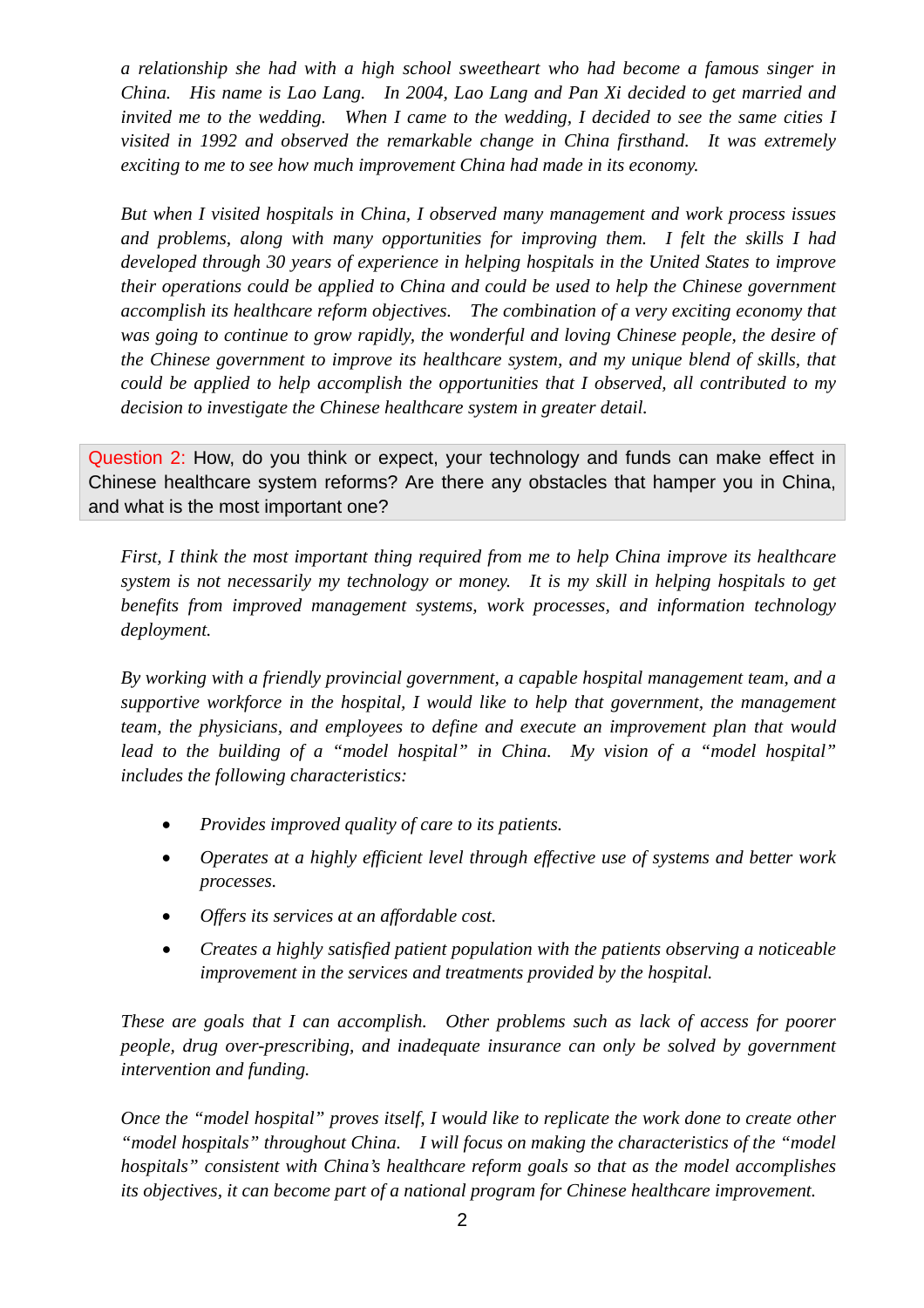*The obstacles that I have perceived include the following:* 

- *There are limited funds available in China to invest in improving its healthcare system.*
- *Past efforts at healthcare reform and improvement have not been successful, and there is uncertainty and debate about the next steps in healthcare reform.*
- *Privatization efforts have not succeeded because the private investors were primarily real estate developers or other types of entrepreneurs who knew little about healthcare industry and hospital improvement methods.*
- *The Chinese people are extremely irate with healthcare services, and the next steps in healthcare reform need to focus on providing cures for the causes of their irritation.*
- *Because the government of China is uncertain about how to take its next steps in reforming the healthcare system, there is risk for any investor wishing to help China to improve its healthcare system.*

*Because of these obstacles, the most important issue to me is to receive Chinese government support for my "model hospital" plan at both the national and the provincial level in the province where I expect to create the "model hospital." The project is hard enough, and without such support, I will face many additional challenges.* 

Question 3: The object of your visit China is to make a better understanding of Chinese healthcare systems and to look for opportunities of further communication and collaboration. What progress have you made on your objective in China?

*I am now in the middle of what I call a Phase I investigation to determine how I can apply my skills and capital to help China improve its healthcare system. On August 10, 2005, I concluded a five-week visit to China which began on July 5, 2005. Prior to this visit, I made visits of four weeks each in October, 2004 and May, 2005. In these three visits, I have met many leaders in the healthcare system in China that support my objectives for helping China to improve its healthcare system. During my learning phase, I have met with Ministry of Health personnel and visited with hospital and local government personnel in many cities including Beijing, Shanghai, Harbin, Hefei, Chengdu, Guangzhou, and Shenzhen. In these cities, I have met with local and provincial health bureaus and have had the opportunity to visit and tour over 50 hospitals in China. I have become more confident that there is a role for me to play in applying my skills to help China improve its healthcare system, and the "model hospital" project has received several expressions of serious interest for participation by local governments. I am still in the process of validating these opportunities and examining which one offers the highest probability of success. I will make some decisions about this before the end of 2005 and will let you know my final plans at that time.* 

Question 4: In the materials provided in your last letter, it refers to "Specific approach to Mr. Dorenfest's visit will include the following activities," which uses "will." So is it in May of this year or a certain year in the future? If it is in May, 2005, please introduce something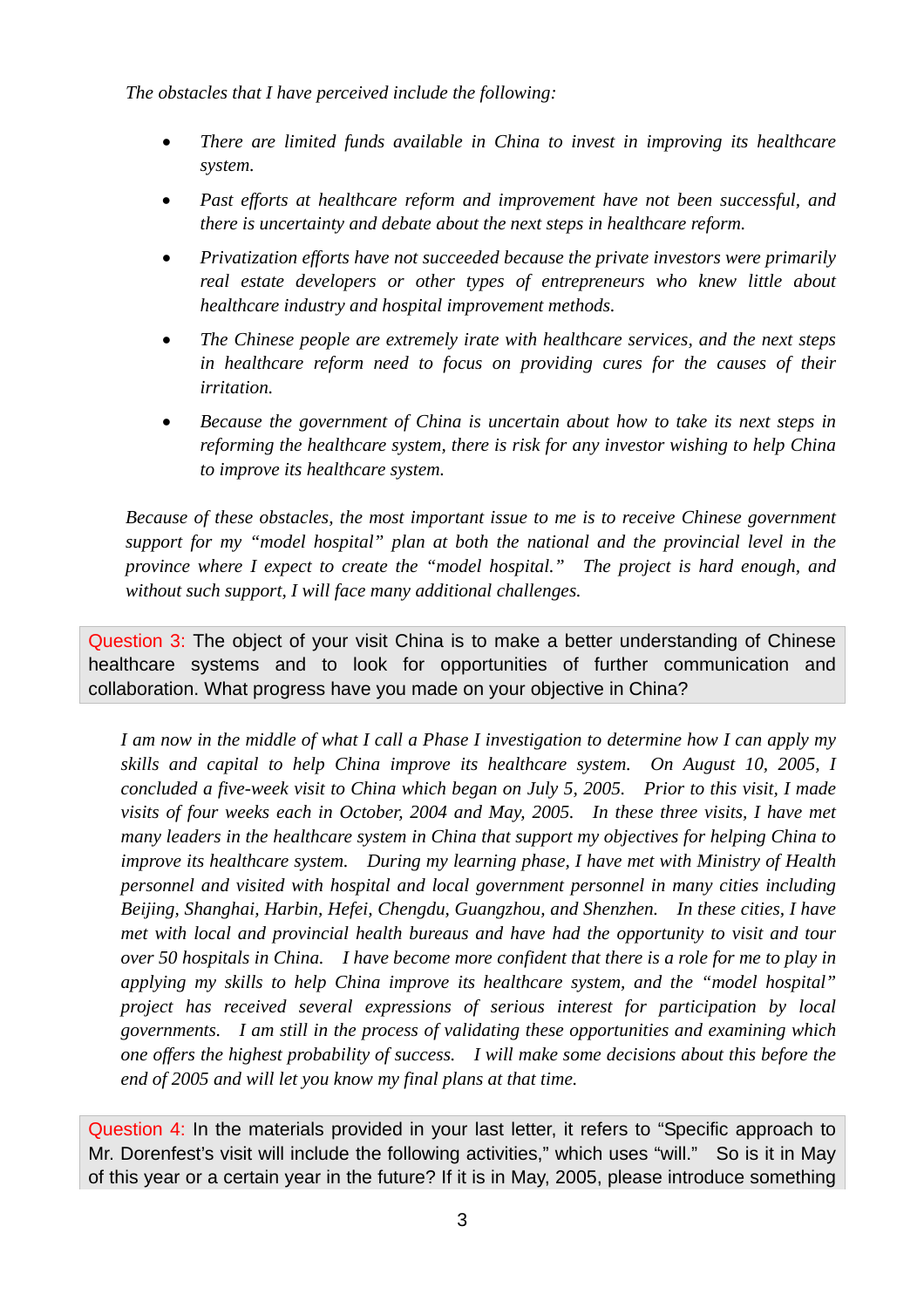*The letter I sent you was created in April, 2005 when I was planning the May, 2005 visit. It is not current because since creating the letter, I have been in China twice for a total of nine weeks and will be planning to visit China again in early October to continue to finalize my plans. My investigation has included the following activities:* 

- *1. Visits with hundreds of leaders in the healthcare industry in China to learn about healthcare reform in China — its progress, its problems, and its next steps.*
- *2. Visits with over 50 hospitals to gain an understanding of hospital operations in China, their current status, and opportunities for improvements.*
- *3. Visits with local, provincial, and city health bureaus to learn what they would like to do with their provincial and local hospitals.*
- *4. Visits to some private hospitals to observe the results of healthcare reform privatization efforts in China.*
- *5. Visits with product and service companies serving the healthcare industry in China to learn how they see the healthcare industry in China and what they believe are appropriate next steps for reforming the Chinese healthcare system.*
- *6. Evaluation of a number of hospital management and ownership opportunities that have been presented to me to become more familiar with the alternative ways to proceed in building a "model hospital" in China.*
- *7. Identified a series of projects that are worthy of more detailed examination.*
- *8. Now beginning several more detailed evaluations.*
- *9. Defined a series of next steps so that I will conclude my plan of action before the end of 2005.*

*I appreciate very much the opportunity to conduct this interview with you, and I look forward to any help and suggestions you can provide to me as I move forward in the examination and implementation of my plans.* 

Question 5: As far as what you have known about Chinese healthcare systems, what specific fields are you interested in for your investment? Why?

*There are many demands for improvement in the Chinese healthcare system. As the wealth of China continues to grow, some of these demands will be met by effective new programs. There will be changes in primary care and in hospital operations. New health insurance products will emerge, as well as other changes in how healthcare costs are funded. So opportunities exist for me to help in all of those areas.* 

*Almost 70% of China's healthcare costs are devoted to hospital operations. And these hospital operations are in need of substantial improvement. There are imbalances in the way that hospitals are financed. At the present time, the price of patient care services offered is much lower than the cost of those services. The deficiency of service revenues is made up by*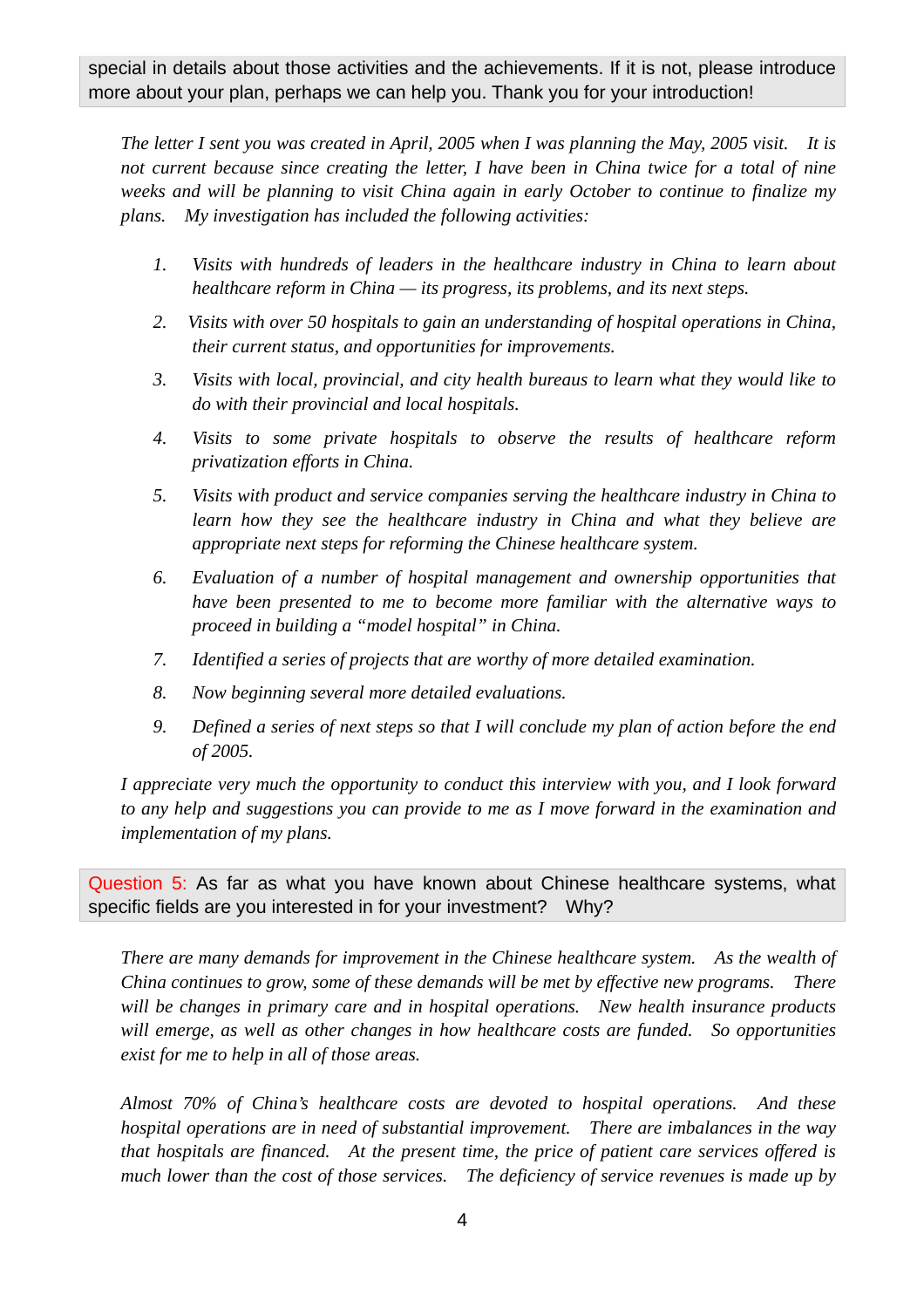*substantial drug and diagnostic test revenues, which has encouraged physicians and hospitals to over-prescribe drugs and tests. Over the next five years, I am sure that the Chinese government will develop policy changes to correct these issues. But at present, quality of healthcare can be improved while the cost of healthcare can be reduced by making improvements in hospital management systems and work processes for delivering patient care.* 

*So the focus of my investment activities will be where I believe my skills can have the greatest impact by helping hospitals to improve their management systems and re-engineer their work processes I will select from over 10 projects that I am now evaluating, the most appropriate community and hospital setting for implementing my "model hospital" vision.* 

Question 6: You have been paying close attention to investment opportunities in China. And what kind of investment opportunities are you expecting?

*The healthcare system of China is in need of substantial improvement and reform. Neither the privatization model nor the public health model has worked. The private hospitals have weakened healthcare, and reform has not accomplished its objectives. New changes are coming, providing great opportunities for investors with skill and foresight. China will likely opt for some combination of public and private healthcare in the future, and will likely end the private investments of investors who do not have the skill to improve healthcare operations. The real problem of privatization has been the emphasis of real estate developers and other entrepreneurs who know nothing about healthcare taking over public hospitals and not improving them and even weakening them. The time has come for a new kind of skill in the investors who operate in the private healthcare arena. This new skill will also be needed to help the public hospitals make the changes they need to improve their operations. People like myself will collaborate with the healthcare leaders of China to help the next steps of reform of the healthcare industry in China to be more successful. In the initial phase, I would like to work with local governments and effective local hospital management teams to build this "model hospital" vision I discussed earlier. I am now looking for those opportunities and am in discussion with major organizations in several provinces. I will keep you posted as my discussions develop.* 

Question 7: You are looking forward to further communication and collaboration in the healthcare industry between China and America. At present, except for communication of knowledge, what progress has been made with your technology and funds in China?

*America's healthcare costs have risen tremendously over the last three decades, rising from 7% of gross national product in 1970 to 15.3% of gross national product at the present time. In recent years, the growing healthcare costs have been accompanied by declines in the quality of healthcare in the United States — not a good situation for the United States. Because the United States has spent so much money on healthcare, some of the leading technological developments that could benefit all countries of the world have been created in the United States, and many of these technological developments are making their way into China. I can certainly facilitate more of that, especially in the I.T. arena. But most Americans want to bring the American model of healthcare to China, and that is not right for China. What is right for China is to improve its healthcare by making the necessary changes in the way healthcare is delivered in its hospitals.*